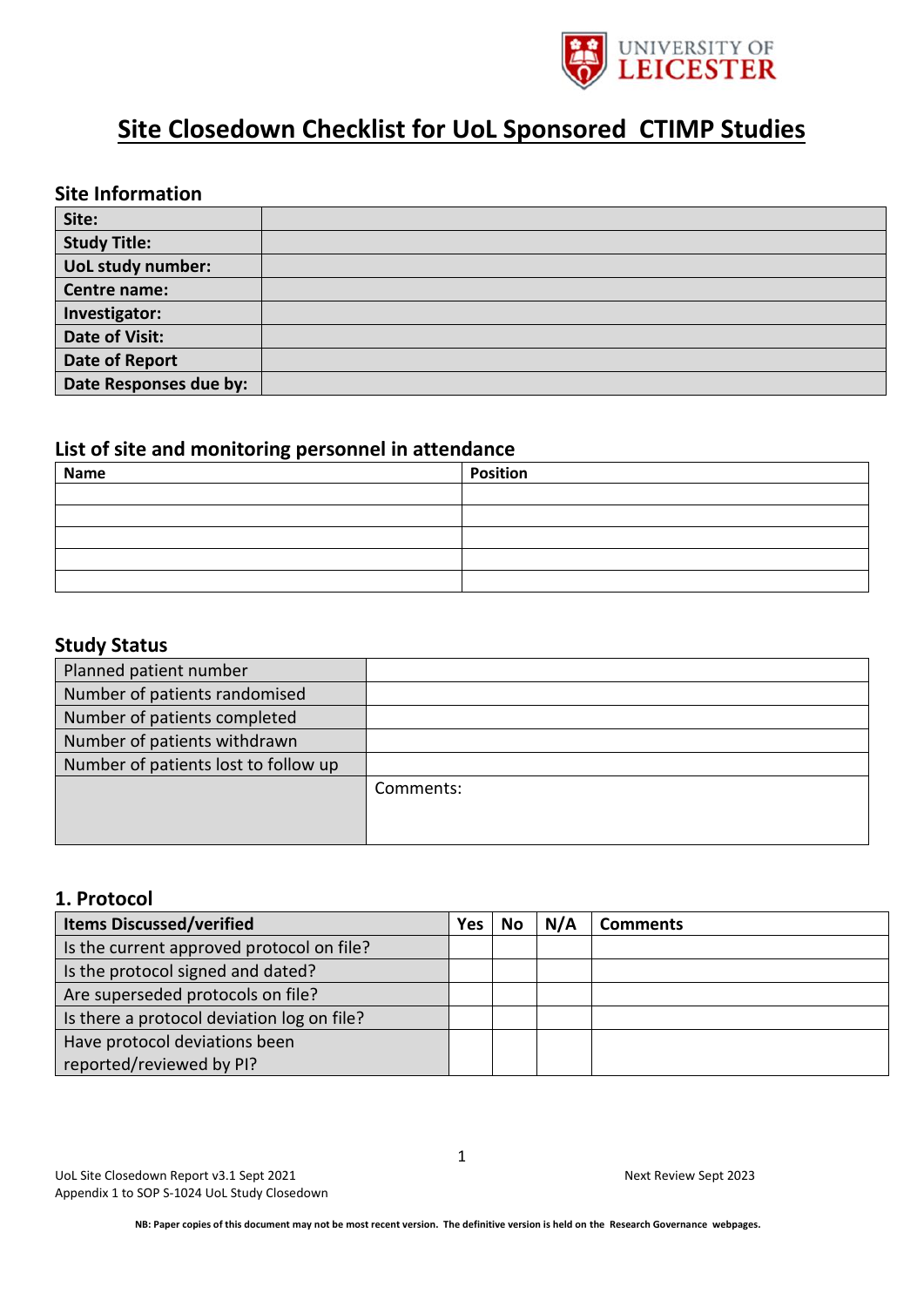

### **2. Ethics/HRA**

| <b>Items Discussed/verified</b>                | <b>Yes</b> | No | N/A | <b>Comments</b> |
|------------------------------------------------|------------|----|-----|-----------------|
| Are all original                               |            |    |     |                 |
| applications/submissions/approvals on file?    |            |    |     |                 |
| Are all substantial amendments complete and on |            |    |     |                 |
| file?                                          |            |    |     |                 |
| Are all non substantial amendments complete    |            |    |     |                 |
| and on file?                                   |            |    |     |                 |
| Correspondence on file?                        |            |    |     |                 |
| Notification of trial completion on file?      |            |    |     |                 |
| <b>Comments/Findings</b>                       |            |    |     |                 |
|                                                |            |    |     |                 |
|                                                |            |    |     |                 |

### **3. Competent Authority**

| <b>Items Discussed/verified</b>             | <b>Yes</b> | No | N/A | <b>Comments</b> |
|---------------------------------------------|------------|----|-----|-----------------|
| Are all original                            |            |    |     |                 |
| applications/submissions/approvals on file? |            |    |     |                 |
| Is there CTA acknowledgement of amendment   |            |    |     |                 |
| letter/s?                                   |            |    |     |                 |
| Notification of trial completion on file?   |            |    |     |                 |
| MHRA Correspondence on file?                |            |    |     |                 |
| <b>Comments/Findings</b>                    |            |    |     |                 |
|                                             |            |    |     |                 |
|                                             |            |    |     |                 |

### **4. R&I/ R&D**

| <b>Items Discussed/verified</b>              | <b>Yes</b> | No | N/A | <b>Comments</b> |
|----------------------------------------------|------------|----|-----|-----------------|
| Are all original                             |            |    |     |                 |
| applications/submissions/approvals on file?  |            |    |     |                 |
| Are all substantial amendment/s complete and |            |    |     |                 |
| on file?                                     |            |    |     |                 |
| Are all non substantial amendment/s complete |            |    |     |                 |
| and on file?                                 |            |    |     |                 |
| Notification of trial completion on file?    |            |    |     |                 |
| R&I/R&D Correspondence on file?              |            |    |     |                 |
| <b>Comments/Findings</b>                     |            |    |     |                 |
|                                              |            |    |     |                 |

UoL Site Closedown Report v3.1 Sept 2021 Next Review Sept 2023 Appendix 1 to SOP S-1024 UoL Study Closedown

2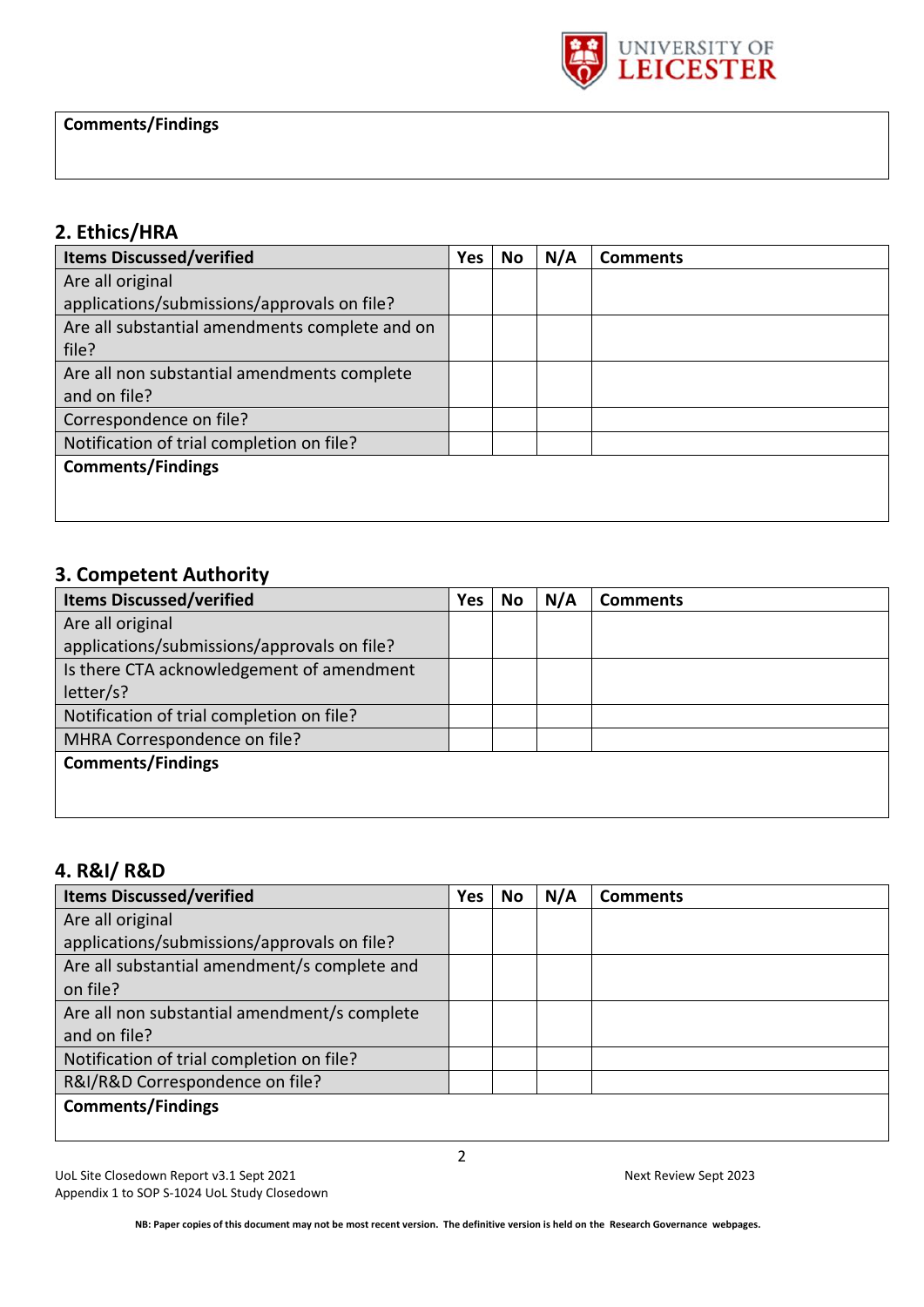

### **5. Investigator Site Personnel**

| <b>Items Discussed/verified</b>                  | Yes | No | N/A | <b>Comments</b> |
|--------------------------------------------------|-----|----|-----|-----------------|
| Is the delegation of authority and signature log |     |    |     |                 |
| updated to reflect end of study?                 |     |    |     |                 |
| Confirm that all CVs/GCP/training records are up |     |    |     |                 |
| to date and on file                              |     |    |     |                 |
| <b>Comments/Findings</b>                         |     |    |     |                 |
|                                                  |     |    |     |                 |

#### **6. Standard Operating Procedures**

| <b>Items Discussed/verified</b>                                                         | Yes: | No | N/A | <b>Comments</b> |
|-----------------------------------------------------------------------------------------|------|----|-----|-----------------|
| Are the most current SOPs on file?                                                      |      |    |     |                 |
| <b>Standard Operating Procedures Read List completed</b><br>for all study team members? |      |    |     |                 |
| <b>Comments/Findings</b>                                                                |      |    |     |                 |

### **7. Study Documentation**

| <b>Items Discussed/verified</b>                 | <b>Yes</b> | No | N/A | <b>Comments</b> |
|-------------------------------------------------|------------|----|-----|-----------------|
| Is the current approved patient documentation   |            |    |     |                 |
| on file?                                        |            |    |     |                 |
| Are all superseded patient documents on file?   |            |    |     |                 |
| Are previous versions of study documentation    |            |    |     |                 |
| marked as Superseded?                           |            |    |     |                 |
| Is there a copy of the current Case Report Form |            |    |     |                 |
| on file?                                        |            |    |     |                 |
| Are all superseded Case Report Forms on file?   |            |    |     |                 |
| <b>Comments/Findings</b>                        |            |    |     |                 |
|                                                 |            |    |     |                 |

### **8. Subject Documentation**

| <b>Items Discussed/verified</b>                    | Yes | No | N/A | <b>Comments</b> |
|----------------------------------------------------|-----|----|-----|-----------------|
| Is there a current screening log template on file? |     |    |     |                 |
| Is the Subject Screening log complete?             |     |    |     |                 |
| Is there a current Enrolment Log template on       |     |    |     |                 |
| file?                                              |     |    |     |                 |
| Is the Enrolment Log complete, including an        |     |    |     |                 |
| outcome for each subject?                          |     |    |     |                 |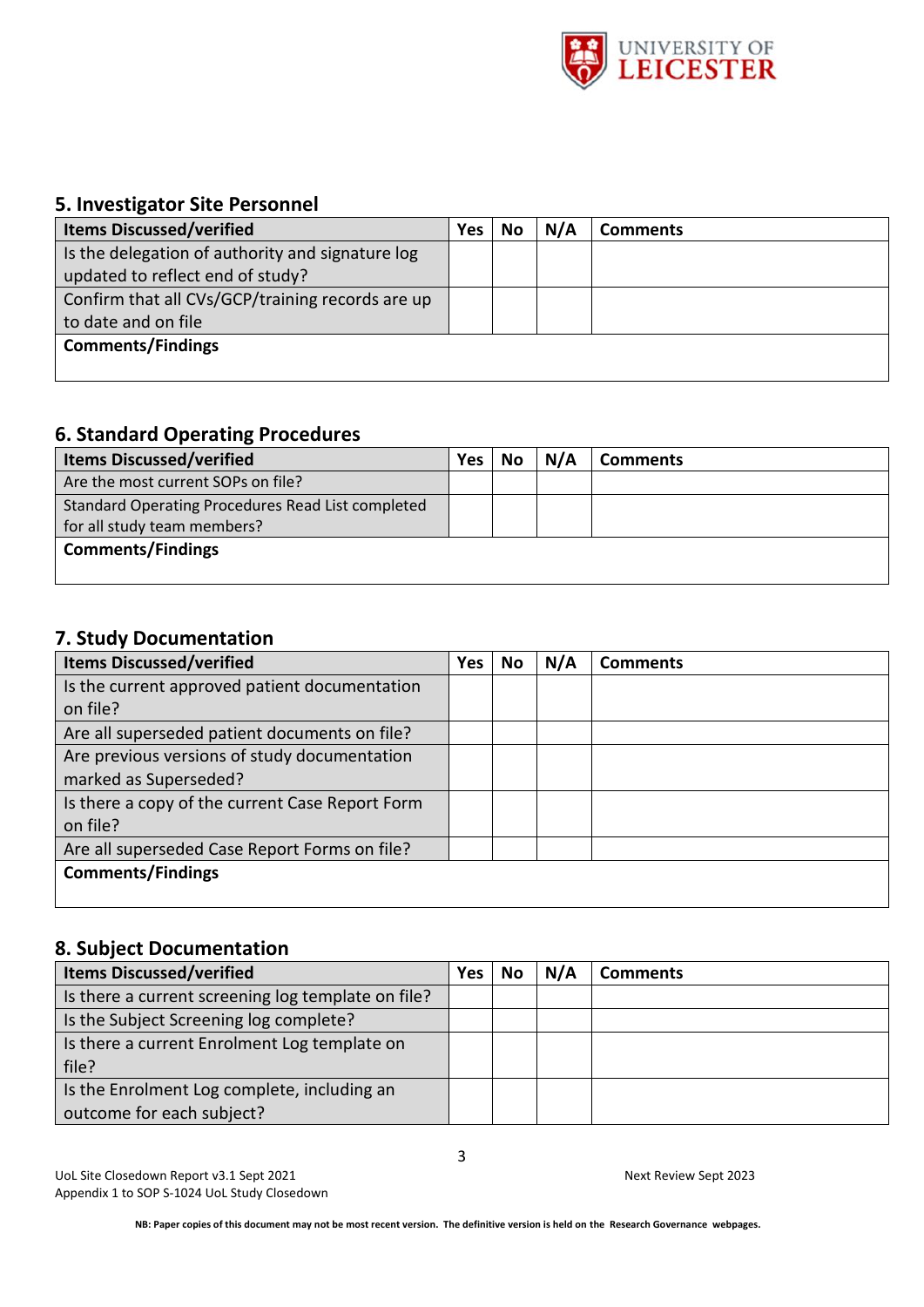

**Comments/Findings**

### **9. Randomisation**

| <b>Items Discussed/verified</b>              | Yes | No | N/A | <b>Comments</b> |
|----------------------------------------------|-----|----|-----|-----------------|
| Is there documentation of the Randomisation  |     |    |     |                 |
| Process on file?                             |     |    |     |                 |
| Where is the Master Randomisation List held? |     |    |     |                 |
| Evidence of correct blinding as per study    |     |    |     |                 |
| protocol?                                    |     |    |     |                 |
| <b>Comments/Findings</b>                     |     |    |     |                 |
|                                              |     |    |     |                 |

### **10. Informed Consent**

| <b>Items Discussed/verified</b>             | Yes | No | N/A | <b>Comments</b> |
|---------------------------------------------|-----|----|-----|-----------------|
| Are all consent forms present and correctly |     |    |     |                 |
| completed?                                  |     |    |     |                 |
| Has 100% consent audit been undertaken and  |     |    |     |                 |
| documentation of the audit on file?         |     |    |     |                 |
| Is informed consent process properly        |     |    |     |                 |
| documented in the medical/trial records?    |     |    |     |                 |
| <b>Comments/Findings</b>                    |     |    |     |                 |
|                                             |     |    |     |                 |

### **11. Safety Reporting/Pharmacovigilance**

| <b>Items discussed/verified</b>                 | Yes | No | N/A | <b>Comments</b> |
|-------------------------------------------------|-----|----|-----|-----------------|
| Are SAE reporting Guidelines/SOP and            |     |    |     |                 |
| Pharmacovigilance/Governance contact on file?   |     |    |     |                 |
| Is there a Current SAE form Template on file?   |     |    |     |                 |
| Are SAE reports and associated                  |     |    |     |                 |
| acknowledgement correspondence from             |     |    |     |                 |
| Sponsor/R&D on file?                            |     |    |     |                 |
| Have all SAEs been reviewed against the current |     |    |     |                 |
| Reference Safety Information?                   |     |    |     |                 |
| Are SUSAR reporting guidelines on file?         |     |    |     |                 |
| Are SUSAR reports and associated                |     |    |     |                 |
| acknowledgement correspondence from             |     |    |     |                 |
| Sponsor/ MHRA/R&D on file?                      |     |    |     |                 |
| Are there signed and dated annual Development   |     |    |     |                 |
| Safety Update Report(s) on file?                |     |    |     |                 |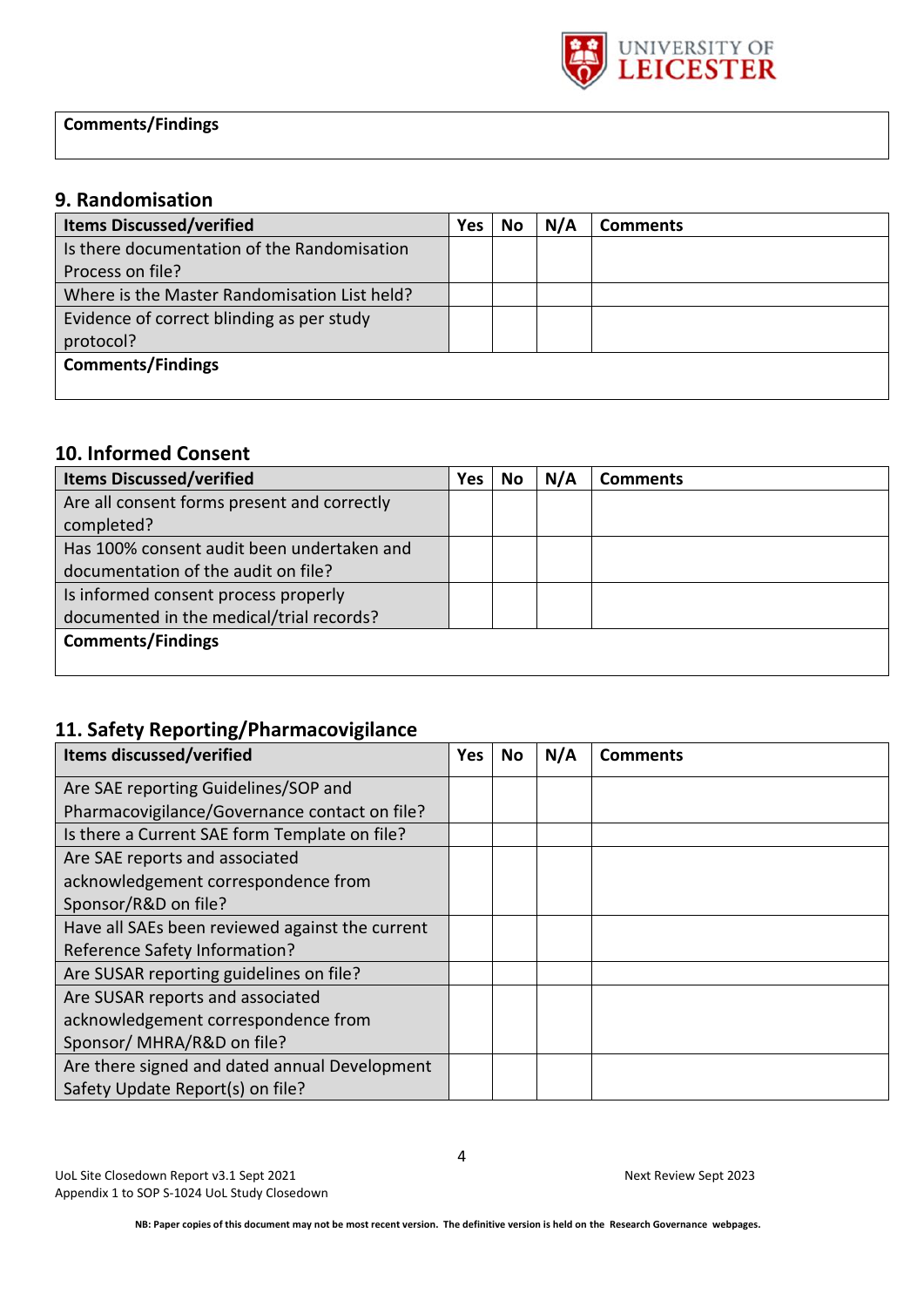

#### **12. Reference Safety Information**

| <b>Items discussed/verified</b>                  | <b>Yes</b> | No | N/A | <b>Comments</b> |
|--------------------------------------------------|------------|----|-----|-----------------|
| Have there been any changes to the Reference     |            |    |     |                 |
| Safety Information?                              |            |    |     |                 |
| If changes have been made to the reference       |            |    |     |                 |
| safety information has a substantial amendment   |            |    |     |                 |
| been submitted to the MHRA?                      |            |    |     |                 |
| Is there a current signed and dated Investigator |            |    |     |                 |
| Brochure (IB) on file?                           |            |    |     |                 |
| Are superseded IB brochures on file?             |            |    |     |                 |
| Is there a current signed and dated Summary of   |            |    |     |                 |
| Product Characteristics (SmPC) on file?          |            |    |     |                 |
| Are Superseded SmPCs on file?                    |            |    |     |                 |
| Are there any Safety alert updates on file?      |            |    |     |                 |
| <b>Comments/Findings</b>                         |            |    |     |                 |
|                                                  |            |    |     |                 |

### **13. Monitoring**

| <b>Items discussed/verified</b>                    | Yes | No | N/A | <b>Comments</b> |
|----------------------------------------------------|-----|----|-----|-----------------|
| Is study initiation and subsequent monitoring      |     |    |     |                 |
| visit documentation on file?                       |     |    |     |                 |
| Is the study specific monitoring plan on file (UHL |     |    |     |                 |
| CTIMP studies only)?                               |     |    |     |                 |
| Is the monitoring log complete and on file?        |     |    |     |                 |
| <b>Comments/Findings</b>                           |     |    |     |                 |
|                                                    |     |    |     |                 |

### **14. Clinical Laboratory/Specimen Collections**

| <b>Items Discussed/verified</b>                  | <b>Yes</b> | No | N/A |  |
|--------------------------------------------------|------------|----|-----|--|
| Have central Labs been used?                     |            |    |     |  |
| Are the current and previous Central Lab         |            |    |     |  |
| accreditations on file?                          |            |    |     |  |
| Are Central Lab normal reference ranges on file? |            |    |     |  |
| Have Local Labs been used?                       |            |    |     |  |
| Are the Local Laboratory current and previous    |            |    |     |  |
| accreditation certificates on file?              |            |    |     |  |
| Are sampling and sample handling procedures      |            |    |     |  |
| documented/is there a lab manual on file?        |            |    |     |  |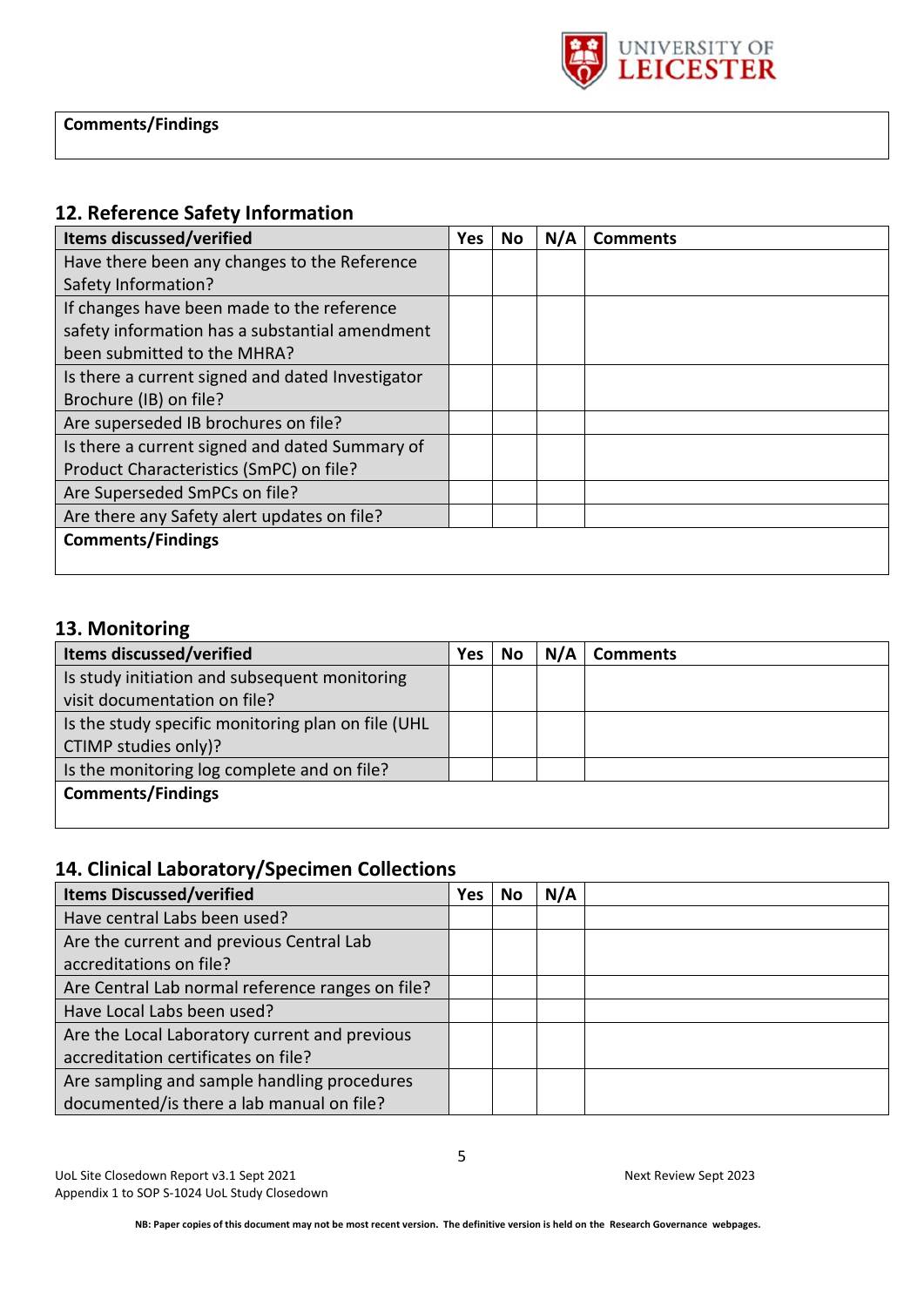

| Are specimen results reviewed and signed and<br>dated by PI?                                                     |  |  |
|------------------------------------------------------------------------------------------------------------------|--|--|
| Are specimen results that are out of range<br>marked as clinically significant or not clinically<br>significant? |  |  |
| Are sample logs/records complete and on file?                                                                    |  |  |
| Is there on going storage of samples for future<br>research?                                                     |  |  |
| If yes; Are storage conditions monitored and<br>recorded?                                                        |  |  |
| Have all samples been analysed and destroyed as<br>per protocol?                                                 |  |  |
| <b>Comments/Findings</b>                                                                                         |  |  |

### **15. Pharmacy**

| <b>Items Discussed/verified</b>                    | <b>Yes</b> | <b>No</b> | N/A | <b>Comments</b> |
|----------------------------------------------------|------------|-----------|-----|-----------------|
| Are Pharmacy Staff GCP and CVs up to date and      |            |           |     |                 |
| on file?                                           |            |           |     |                 |
| Is the Delegation of Authority and signature log   |            |           |     |                 |
| updated to reflect end of study?                   |            |           |     |                 |
| Are instructions in place with regards to handling |            |           |     |                 |
| trial medication and trial related materials?      |            |           |     |                 |
| Dispensing procedure?                              |            |           |     |                 |
| Randomization/resupply/returns and                 |            |           |     |                 |
| destruction?                                       |            |           |     |                 |
| IMP packaging samples?                             |            |           |     |                 |
| Is there a Pharmacy approved Prescription template |            |           |     |                 |
| on file?                                           |            |           |     |                 |
| Records of drug dispensing on file and has the     |            |           |     |                 |
| drug been correctly dispensed with all completed   |            |           |     |                 |
| prescriptions on file?                             |            |           |     |                 |
| Have drug accountability records been              |            |           |     |                 |
| completed?                                         |            |           |     |                 |
| Are there adequate collection, recording and       |            |           |     |                 |
| maintenance of temperature monitoring records      |            |           |     |                 |
| for all locations storing IMPs?                    |            |           |     |                 |
| Have any drug excursions been recorded?            |            |           |     |                 |
| Have any drug been quarantined?                    |            |           |     |                 |
| Are all required GMP, certificate of analysis and  |            |           |     |                 |
| QP release documents on file?                      |            |           |     |                 |
| <b>Comments/Findings</b>                           |            |           |     |                 |

UoL Site Closedown Report v3.1 Sept 2021 Mexicose Sept 2023 Appendix 1 to SOP S-1024 UoL Study Closedown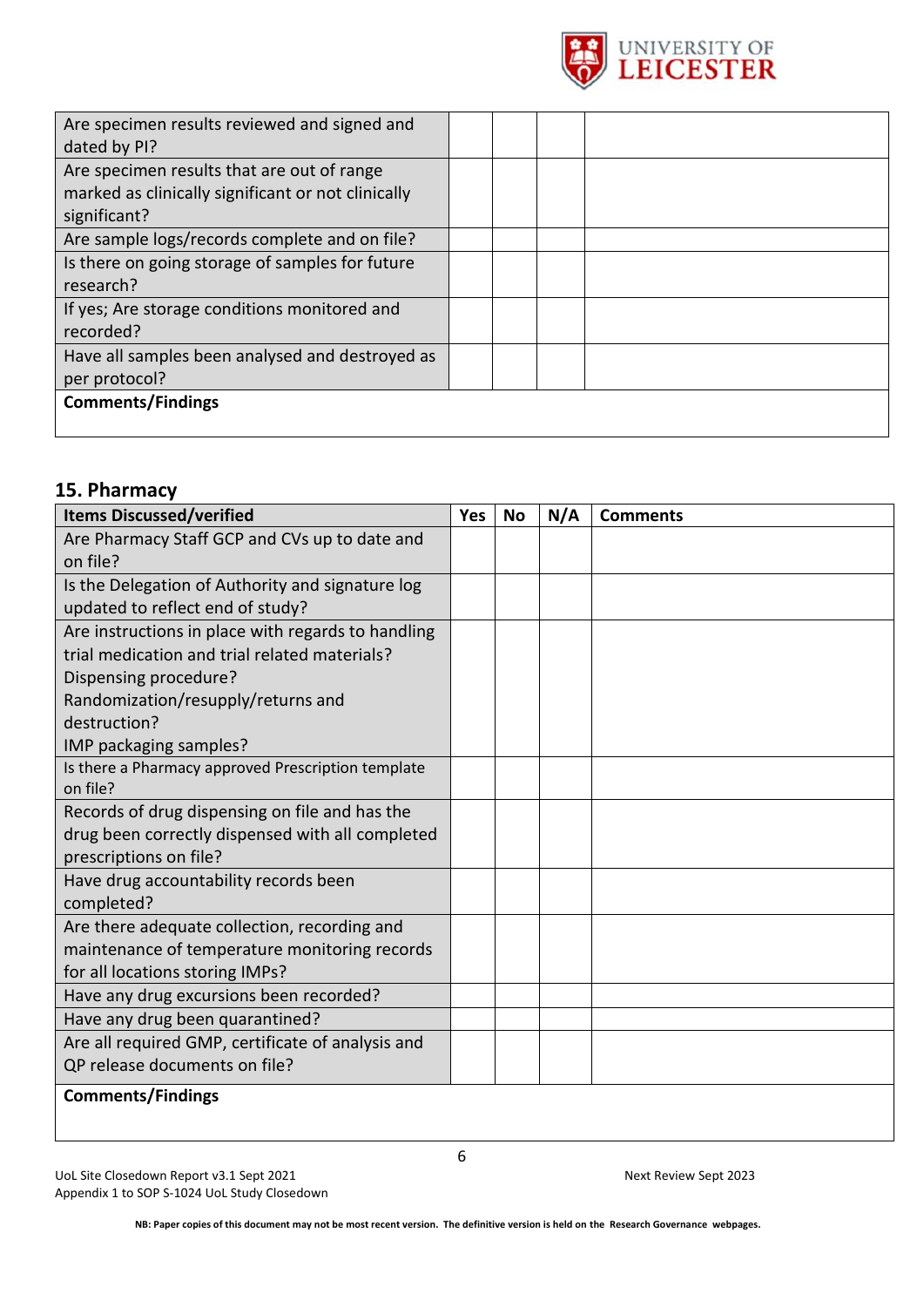

### **16. Financial/Legal agreements**

| <b>Items Discussed/verified</b>            | <b>Yes</b> | No | N/A | <b>Comments</b> |
|--------------------------------------------|------------|----|-----|-----------------|
| Are all completed documents relating to    |            |    |     |                 |
| contracts, finance, funding, indemnity and |            |    |     |                 |
| sponsorship on file?                       |            |    |     |                 |
| <b>Comments/Findings</b>                   |            |    |     |                 |
|                                            |            |    |     |                 |

#### **17. Study Related Supplies**

| <b>Items Discussed/verified</b>             | <b>Yes</b> | No | N/A |  |
|---------------------------------------------|------------|----|-----|--|
| Are all study related supplies documents    |            |    |     |  |
| completed and on file?                      |            |    |     |  |
| Are all maintenance and calibration records |            |    |     |  |
| completed and on file?                      |            |    |     |  |
| <b>Comments/Findings</b>                    |            |    |     |  |
|                                             |            |    |     |  |

# **18. Annual/Final Reports**

| <b>Items Discussed/verified</b>                 | Yes | No | N/A |  |
|-------------------------------------------------|-----|----|-----|--|
| Are annual progress and where applicable safety |     |    |     |  |
| reports to the Ethics Committee on file?        |     |    |     |  |
| Are sponsor confirmations of annual report      |     |    |     |  |
| receipt on file?                                |     |    |     |  |
| <b>Comments/Findings</b>                        |     |    |     |  |
|                                                 |     |    |     |  |

#### **19. Publication**

| <b>Items Discussed/verified</b>                  | Yes | <b>No</b> | N/A |
|--------------------------------------------------|-----|-----------|-----|
| Are copies of all study analysis publications on |     |           |     |
| file?                                            |     |           |     |
| <b>Comments/Findings</b>                         |     |           |     |
|                                                  |     |           |     |

### **20. Correspondence**

| <b>Items Discussed/verified</b>              | Yes No | N/A |  |
|----------------------------------------------|--------|-----|--|
| Is all study related correspondence on file? |        |     |  |
| Comments/Findings                            |        |     |  |
|                                              |        |     |  |

### **21. Source Data Verification**

UoL Site Closedown Report v3.1 Sept 2021 Next Review Sept 2023 Appendix 1 to SOP S-1024 UoL Study Closedown

7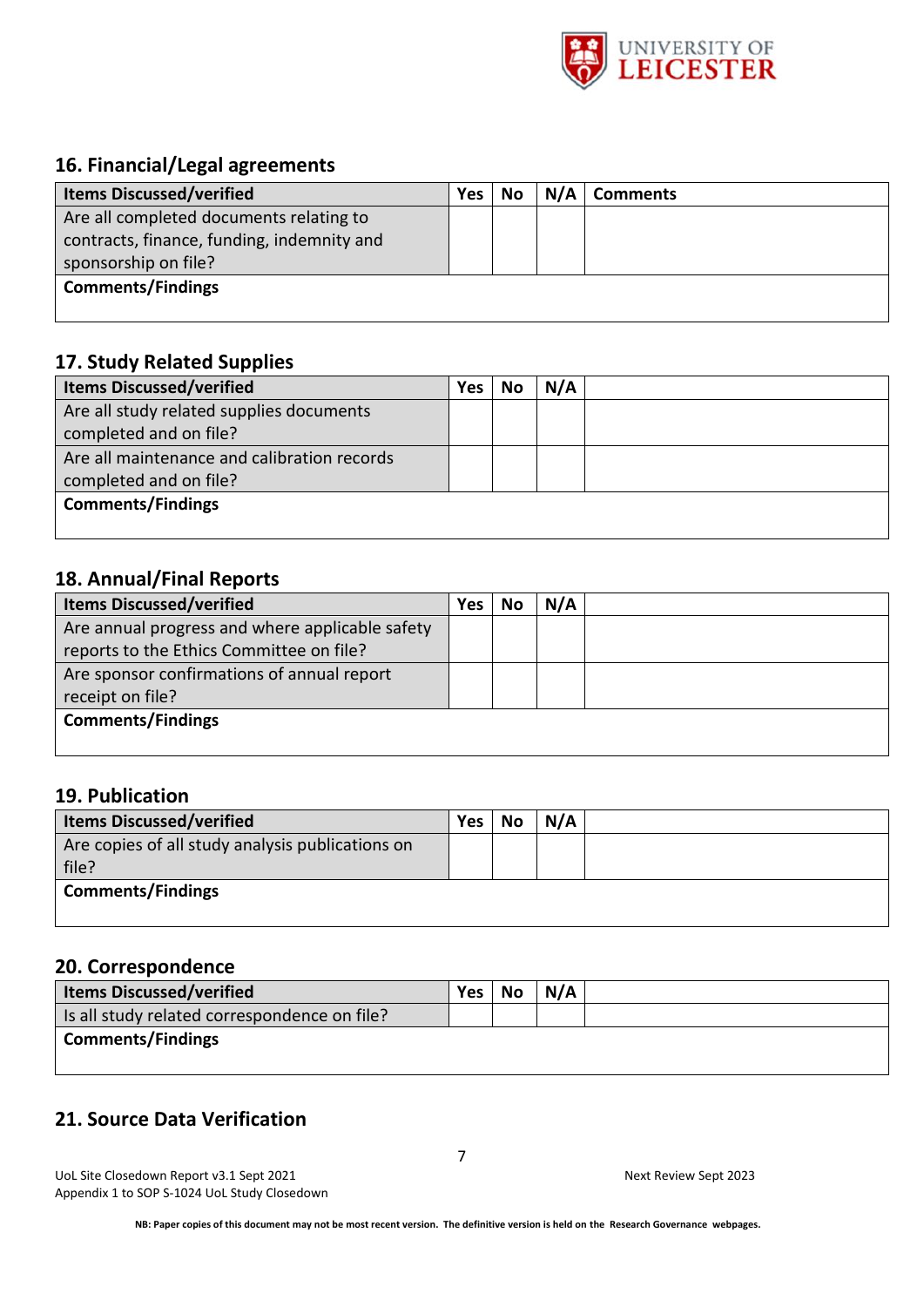

| <b>Items Discussed/verified</b>                     | <b>Yes</b> | No | N/A |  |
|-----------------------------------------------------|------------|----|-----|--|
| Are all CRFs complete and all data queries          |            |    |     |  |
| resolved?                                           |            |    |     |  |
| Has all patient identifiable data been removed?     |            |    |     |  |
| Confirmation that Data Lock point has been          |            |    |     |  |
| achieved?                                           |            |    |     |  |
| Confirmation that a Statistical Analysis Plan (SAP) |            |    |     |  |
| is in place?                                        |            |    |     |  |
| <b>Comments/Findings</b>                            |            |    |     |  |
|                                                     |            |    |     |  |

#### **22. Data Protection**

| <b>Items Discussed/verified</b>                     | Yes. | No | N/A |  |
|-----------------------------------------------------|------|----|-----|--|
| Are computer records and files containing           |      |    |     |  |
| identifiable data stored on a remote and secure     |      |    |     |  |
| server?                                             |      |    |     |  |
| Is the emergency recovery procedure for             |      |    |     |  |
| retrieving data available?                          |      |    |     |  |
| Is access to electronic study records and files     |      |    |     |  |
| password protected?                                 |      |    |     |  |
| Are electronic data files for analysis anonymised?  |      |    |     |  |
| Confirmation that all personal data will be         |      |    |     |  |
| removed according to the timespan stated within     |      |    |     |  |
| the ethical application?                            |      |    |     |  |
| Is there provision in place for suitable archiving? |      |    |     |  |
| If yes are details logged with the sponsor?         |      |    |     |  |
| <b>Comments/Findings</b>                            |      |    |     |  |
|                                                     |      |    |     |  |

### **23. Other**

| <b>Items Discussed/verified</b> | Yes No | N/A |  |
|---------------------------------|--------|-----|--|
|                                 |        |     |  |
| <b>Comments/Findings</b>        |        |     |  |

#### **Additional Comments/Overview**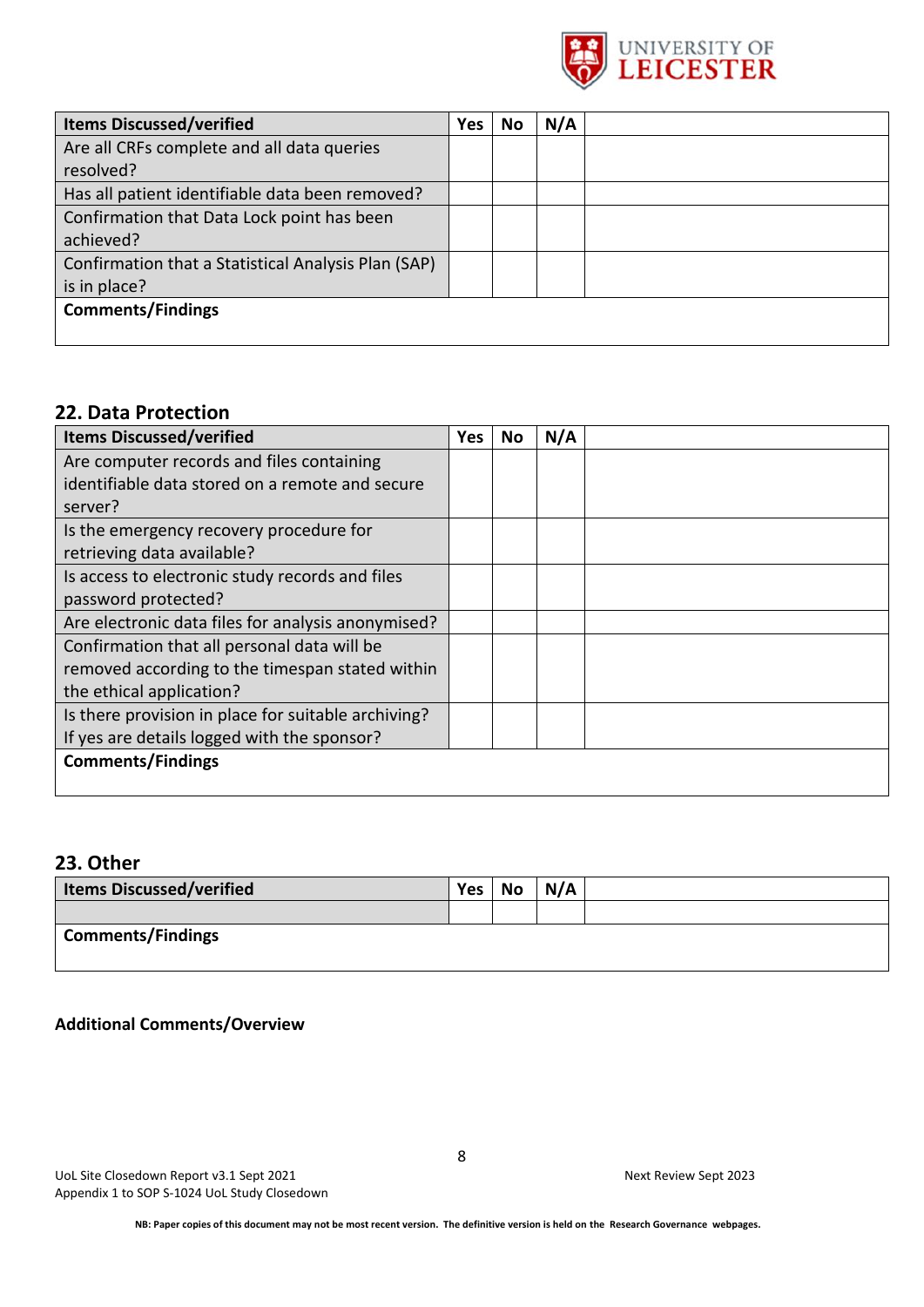

# UoL Site close down Final Outstanding Issues Sign Off

**Sponsor Reference and Short Title:** 

**Date of Visit: Date of Report: Date Responses Due Back:**

| No. | <b>Outstanding Issue</b> | <b>Action required</b> | <b>Action Taken</b> | <b>Signature &amp; Date</b> |
|-----|--------------------------|------------------------|---------------------|-----------------------------|
|     |                          |                        |                     |                             |
|     |                          |                        |                     |                             |
|     |                          |                        |                     |                             |
|     |                          |                        |                     |                             |
|     |                          |                        |                     |                             |
|     |                          |                        |                     |                             |
|     |                          |                        |                     |                             |
|     |                          |                        |                     |                             |
|     |                          |                        |                     |                             |
|     |                          |                        |                     |                             |

UoL Site Closedown Report v3.1 Sept 2021 Next Review Sept 2023 Appendix 1 to SOP S-1024 UoL Study Closedown

9